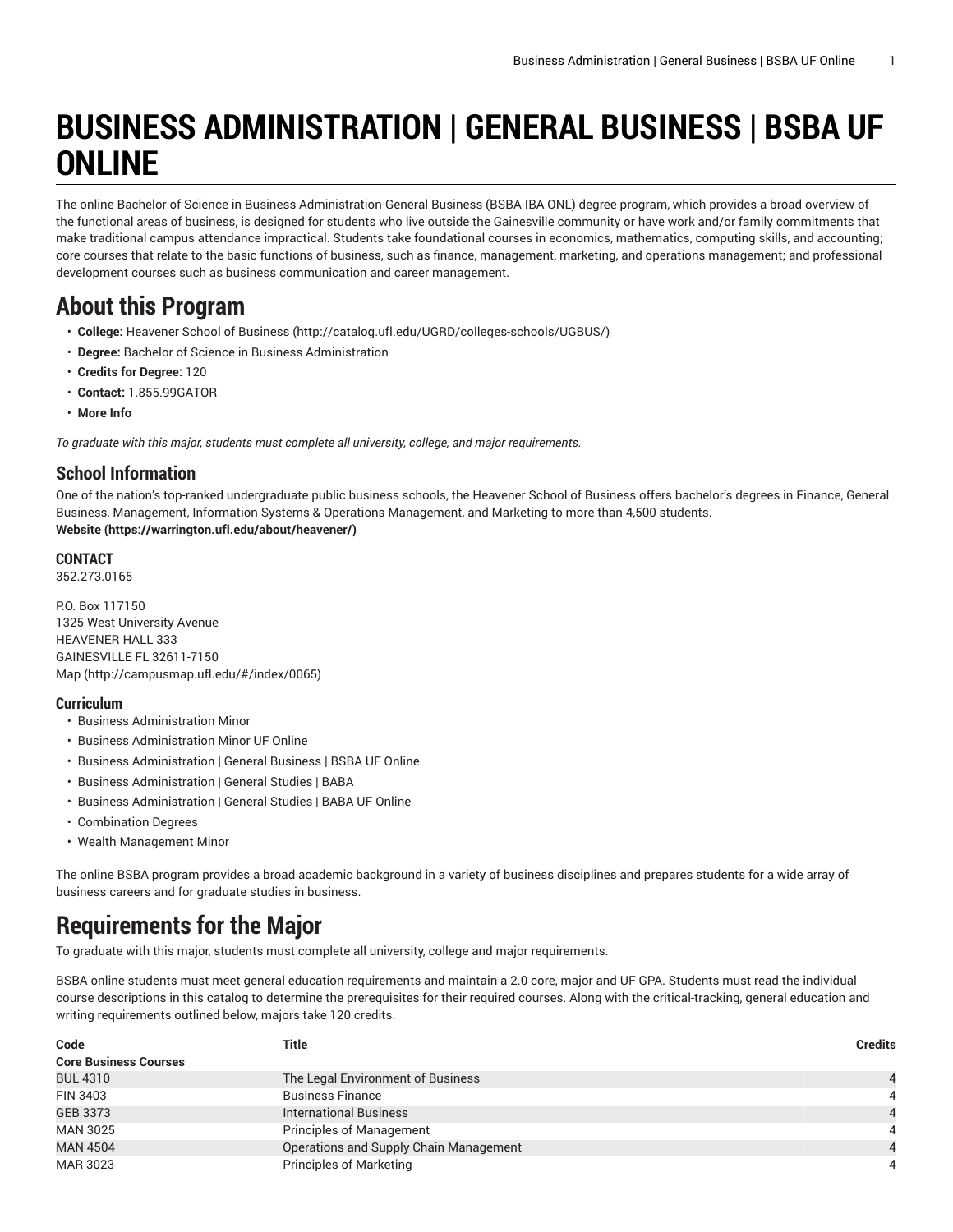| <b>ISM 3004</b>                         | Computing in the Business Environment            |                |
|-----------------------------------------|--------------------------------------------------|----------------|
| GEB 3219                                | Writing and Speaking in Business                 | 4              |
| GEB 3035                                | <b>Effective Career Management in Business</b>   |                |
| <b>Professional Development Courses</b> |                                                  |                |
| REE 3043                                | <b>Real Estate Analysis</b>                      |                |
| <b>MAR 3231</b>                         | Introduction to Retailing Systems and Management |                |
| ENT 3003                                | Principles of Entrepreneurship                   |                |
| Select two:                             |                                                  | 8              |
| <b>MAN 4723</b>                         | <b>Strategic Management</b>                      | 4              |
| GEB 3017                                | <b>Leading Organizations</b>                     | 4              |
| <b>General Business Major Courses</b>   |                                                  |                |
| QMB 3250                                | <b>Statistics for Business Decisions</b>         | $\overline{4}$ |

#### **Critical Tracking**

Critical Tracking records each student's progress in courses that are required for entry to each major. Please note the critical-tracking requirements below on a per-semester basis.

To remain on track for the major, students must meet the critical-tracking criteria listed below. The critical-tracking GPA is calculated based on all attempts of the critical-tracking courses or their equivalents. After a student receives a minimum grade of C in a critical-tracking course or its equivalent, no higher grade in that course or its equivalent will be used in the calculation of the critical-tracking GPA.

### **Semester 1**

- Complete 1 of the following critical-tracking courses: ACG 2021, ACG 2071, CGS 2531 or ISM 3013, ECO 2013, ECO 2023, MAC 2233, STA 2023
- 2.25 GPA on all attempts of critical-tracking courses
- 2.0 UF GPA required

### **Semester 2**

- Complete 2 additional critical-tracking courses for a total of 3 critical-tracking courses
- 2.25 GPA on all attempts of critical-tracking courses
- 2.0 UF GPA required

### **Semester 3**

- Complete 2 additional critical-tracking courses (including ACG 2021) for a total of 5 critical-tracking courses
- 2.5 GPA on all attempts of critical-tracking courses
- 2.0 UF GPA required

### **Semester 4**

- Complete all 7 critical-tracking courses
- 2.5 GPA on all attempts of critical-tracking courses
- 2.0 UF GPA required

### **Semester 5**

- Meet all term 1-4 critical-tracking requirements
- 2.0 UF GPA required

### **Semester 6**

- 2.0 Core GPA required
- 2.0 Major GPA required
- 2.0 UF GPA required

### **Semester 7**

- 2.0 Core GPA required
- 2.0 Major GPA required
- 2.0 UF GPA required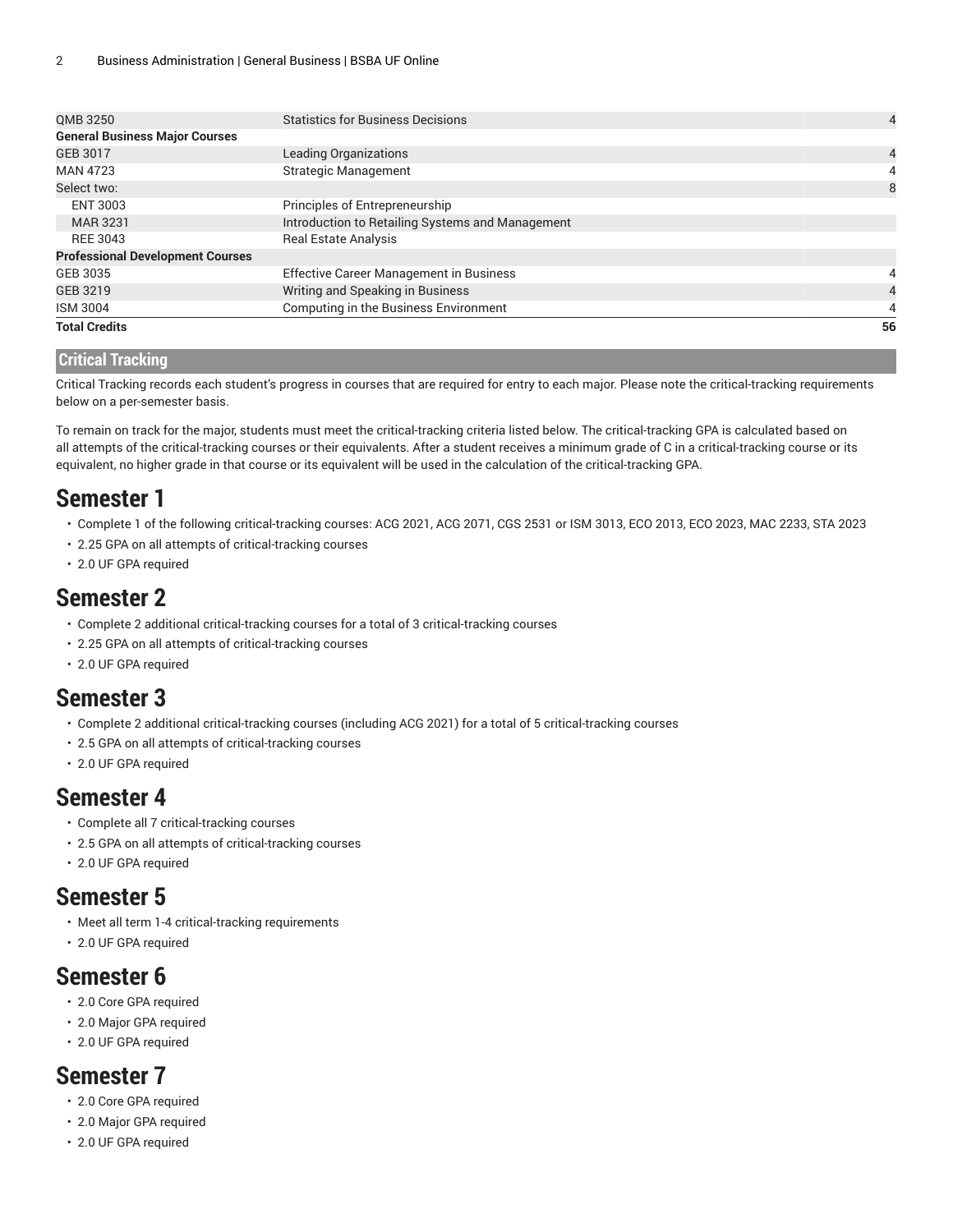# **Semester 8**

- 2.0 Core GPA required
- 2.0 Major GPA required
- 2.0 UF GPA required

### **Model Semester Plan**

This is a sample plan. Students should consult with an academic advisor/career coach to create an individualized academic plan. Equivalent critical-tracking courses as determined by the State of Florida Common Course [Prerequisites](http://www.flvc.org/cpp/displayRecord.jsp?cip=520201&track=01) [\(http://www.flvc.org/cpp/displayRecord.jsp?](http://www.flvc.org/cpp/displayRecord.jsp?cip=520201&track=01) [cip=520201&track=01\)](http://www.flvc.org/cpp/displayRecord.jsp?cip=520201&track=01) may be used for transfer students.

To remain on track, students must complete the appropriate critical-tracking courses, which appear in bold. These courses must be completed by the terms as listed above in the Critical Tracking criteria.

This semester plan represents an example progression through the major. Actual courses and course order may be different depending on the student's *academic record and scheduling availability of courses. Prerequisites still apply.*

| Course                                           | <b>Title</b>                                                                                                        | <b>Credits</b>           |
|--------------------------------------------------|---------------------------------------------------------------------------------------------------------------------|--------------------------|
| <b>Semester One</b>                              |                                                                                                                     |                          |
| Quest 1 (Gen Ed Humanities)                      |                                                                                                                     | 3                        |
| ECO 2023                                         | Principles of Microeconomics (Critical Tracking; Gen Ed Social and Behavioral Sciences)                             | $\overline{4}$           |
| MAC 1140                                         | Precalculus Algebra (if needed or other elective)                                                                   | 3                        |
|                                                  | State Core Gen Ed Biological or Physical Sciences (http://catalog.ufl.edu/UGRD/academic-programs/general-education/ | 3                        |
| #genedcoursestext)                               |                                                                                                                     |                          |
|                                                  | <b>Credits</b>                                                                                                      | 13                       |
| <b>Semester Two</b>                              |                                                                                                                     |                          |
| Quest 2 (Gen Ed Biological or Physical Sciences) |                                                                                                                     | 3                        |
| ECO 2013                                         | Principles of Macroeconomics (Critical Tracking; State Core Gen Ed Social and Behavioral<br>Sciences)               | 4                        |
| MAC 2233                                         | Survey of Calculus 1 (Critical Tracking; State Core Gen Ed Mathematics)                                             | 3                        |
|                                                  | State Core Gen Ed Composition (http://catalog.ufl.edu/UGRD/academic-programs/general-education/#genedcoursestext)   | 3                        |
|                                                  | State Core Gen Ed Humanities (http://catalog.ufl.edu/UGRD/academic-programs/general-education/#genedcoursestext)    | 3                        |
|                                                  | <b>Credits</b>                                                                                                      | 16                       |
| <b>Semester Three</b>                            |                                                                                                                     |                          |
| ACG 2021                                         | Introduction to Financial Accounting (Critical Tracking)                                                            | $\overline{4}$           |
| Select one:                                      |                                                                                                                     | $3 - 4$                  |
| <b>CGS 2531</b>                                  | Problem Solving Using Computer Software (Critical Tracking; Gen Ed Mathematics)                                     |                          |
| <b>ISM 3013</b>                                  | Introduction to Information Systems (Critical Tracking)                                                             |                          |
| <b>Gen Ed Diversity</b>                          |                                                                                                                     | 3                        |
| <b>Gen Ed International</b>                      |                                                                                                                     | 4                        |
|                                                  | <b>Credits</b>                                                                                                      | $14 - 15$                |
| <b>Semester Four</b>                             |                                                                                                                     |                          |
| ACG 2071                                         | Introduction to Managerial Accounting (Critical Tracking)                                                           | 4                        |
| <b>STA 2023</b>                                  | Introduction to Statistics 1 (Critical Tracking; Gen Ed Mathematics)                                                | 3                        |
| <b>Gen Ed Physical Sciences</b>                  |                                                                                                                     | 3                        |
| <b>Electives</b>                                 |                                                                                                                     | $\overline{7}$           |
|                                                  | <b>Credits</b>                                                                                                      | 17                       |
| <b>Semester Five</b>                             |                                                                                                                     |                          |
| <b>GEB 3035</b>                                  | Effective Career Management in Business                                                                             | $\overline{\mathcal{L}}$ |
| <b>MAN 3025</b>                                  | <b>Principles of Management</b>                                                                                     | 4                        |
| QMB 3250                                         | <b>Statistics for Business Decisions</b>                                                                            | $\overline{4}$           |
| QMB 3302                                         | Foundations of Business Analytics & Artificial Intelligence (AI)                                                    | 4                        |
|                                                  | <b>Credits</b>                                                                                                      | 16                       |
| Semester Six                                     |                                                                                                                     |                          |
| <b>FIN 3403</b>                                  | <b>Business Finance</b>                                                                                             | 4                        |
| <b>GEB 3017</b>                                  | <b>Leading Organizations</b>                                                                                        | $\overline{a}$           |
| MAR 3023                                         | <b>Principles of Marketing</b>                                                                                      | 4                        |
|                                                  | <b>Credits</b>                                                                                                      | 12                       |
| <b>Semester Seven</b>                            |                                                                                                                     |                          |
| <b>BUL 4310</b>                                  | The Legal Environment of Business                                                                                   | 4                        |
| <b>GEB 3219</b>                                  | Writing and Speaking in Business (Gen Ed Composition; Writing Requirement)                                          | $\overline{\mathcal{L}}$ |
| GEB 3373                                         | <b>International Business</b>                                                                                       | 4                        |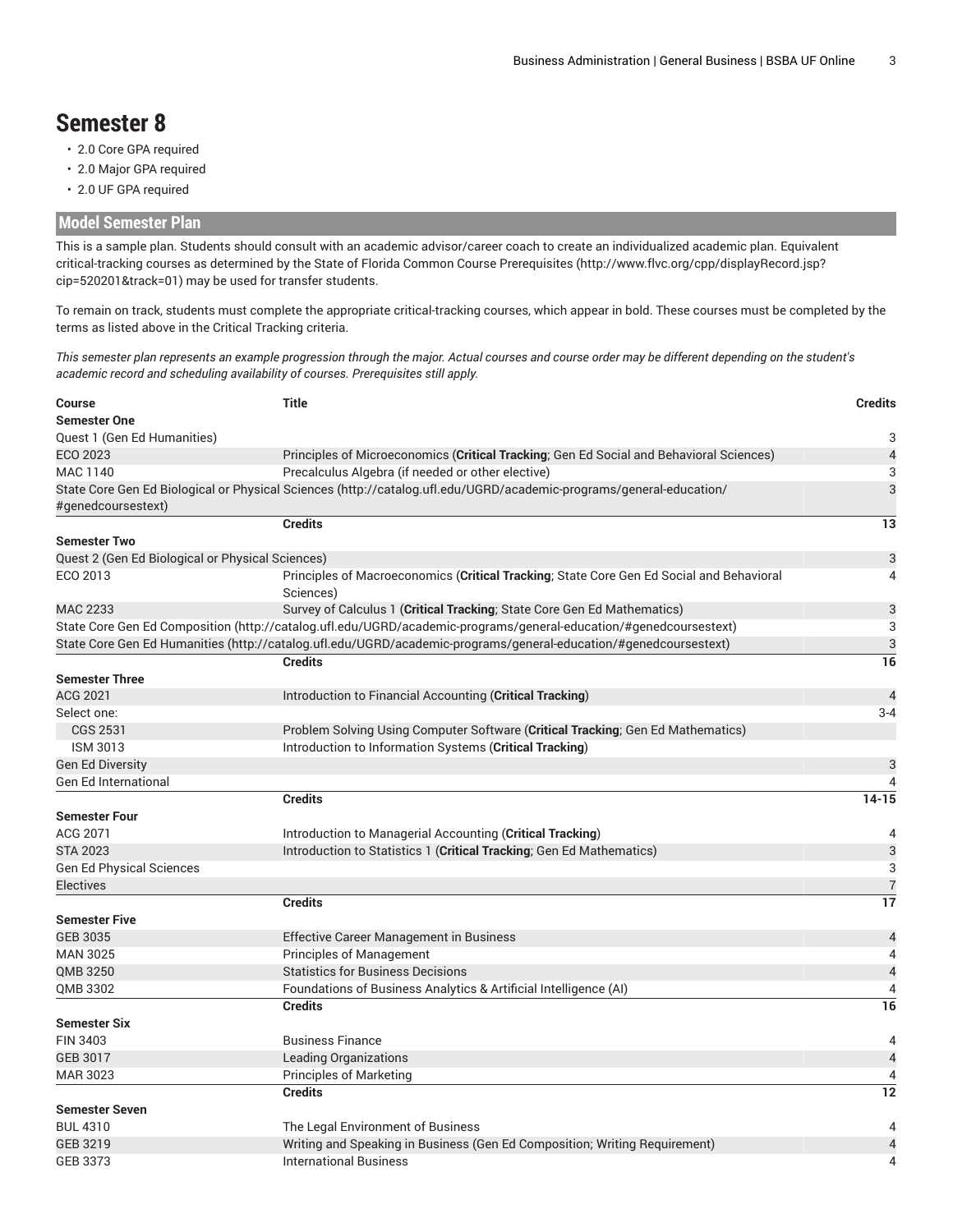| <b>ISM 3004</b>       | Computing in the Business Environment            | $\overline{4}$ |
|-----------------------|--------------------------------------------------|----------------|
|                       | <b>Credits</b>                                   | 16             |
| <b>Semester Eight</b> |                                                  |                |
| <b>MAN 4504</b>       | Operations and Supply Chain Management           | 4              |
| <b>MAN 4723</b>       | <b>Strategic Management</b>                      | 4              |
| Select two:           |                                                  | 8              |
| ENT 3003              | Principles of Entrepreneurship                   |                |
| <b>MAR 3231</b>       | Introduction to Retailing Systems and Management |                |
| <b>REE 3043</b>       | <b>Real Estate Analysis</b>                      |                |
|                       | <b>Credits</b>                                   | 16             |
|                       | <b>Total Credits</b>                             | 120            |

#### **Academic Learning Compact**

A bachelor's degree in business administration enables students to achieve foundation knowledge in economics, accounting, finance, management, marketing, business law, statistics, operations management, human resource management, information technology and entrepreneurship. Special emphasis is placed on understanding the links between various business disciplines and the development of sound business plans. Students will be able to effectively analyze a business entity's strengths and weaknesses as well as investigate the opportunities and threats present in the business environment.

The major in general business places a special emphasis on understanding the links between various business disciplines and the development of sound business plans. Students will be able to effectively analyze a business entity's strengths and weaknesses as well as investigate the opportunities and threats present in the business environment.

# **Before Graduating Students Must**

- Take the ETS Major Field Test in Business as part of MAN 4504. The ETS exam covers nine content areas in business. The score describes your performance relative to other seniors in business and accounting at 600+ colleges and universities (e.g., top 15% in the nation compared to your peers).
- Complete requirements for the baccalaureate degree, as determined by the faculty.

# **Students in the Major will Learn to**

### **Student Learning Outcomes (SLOs)**

#### **Content**

- 1. Demonstrate knowledge and understanding of elements of economics, financial accounting, marketing, operations management, organizational behavior, business law, information technology, business statistics and social responsibility.
- 2. Demonstrate proficiency in the use of business-related software applications.
- 3. Define the ethical responsibilities of business organizations and identify relevant ethical issues.
- 4. Understand how the business environment, including culture, differs across countries.
- 5. Possess awareness of cultural differences and how these differences affect business decisions.
- 6. Identify characteristics and roles of groups and teams.
- 7. Identify characteristics and roles of managers and leaders.
- 8. Possess knowledge in an area of specialization outside the disciplines of business and accounting.

#### **Critical Thinking**

- 9. Specify and implement a framework for identifying a business problem and develop alternative solutions and a set of evaluation criteria.
- 10. Assess the outcomes of a course of action and make appropriate adjustments.

#### **Communication**

- 11. Write business documents clearly, concisely and analytically.
- 12. Speak in groups and in public clearly, concisely and analytically, with appropriate use of visual aids.

#### **Curriculum Map**

*I = Introduced; R = Reinforced; A = Assessed*

| <b>Courses</b> | SLO 1 | SLO <sub>2</sub> | SLO <sub>3</sub> | SLO <sub>4</sub> | SLO 5 | SLO 6 | SLO7 | SLO 8 | SLO 9 | <b>SLO 10</b> | <b>SLO 11</b> | <b>SLO 12</b> |
|----------------|-------|------------------|------------------|------------------|-------|-------|------|-------|-------|---------------|---------------|---------------|
| ACG 2021 I     |       | R.               |                  |                  |       |       |      |       |       | R.            |               |               |
| ACG 2071       |       |                  |                  |                  |       |       |      |       | R     | R             |               |               |